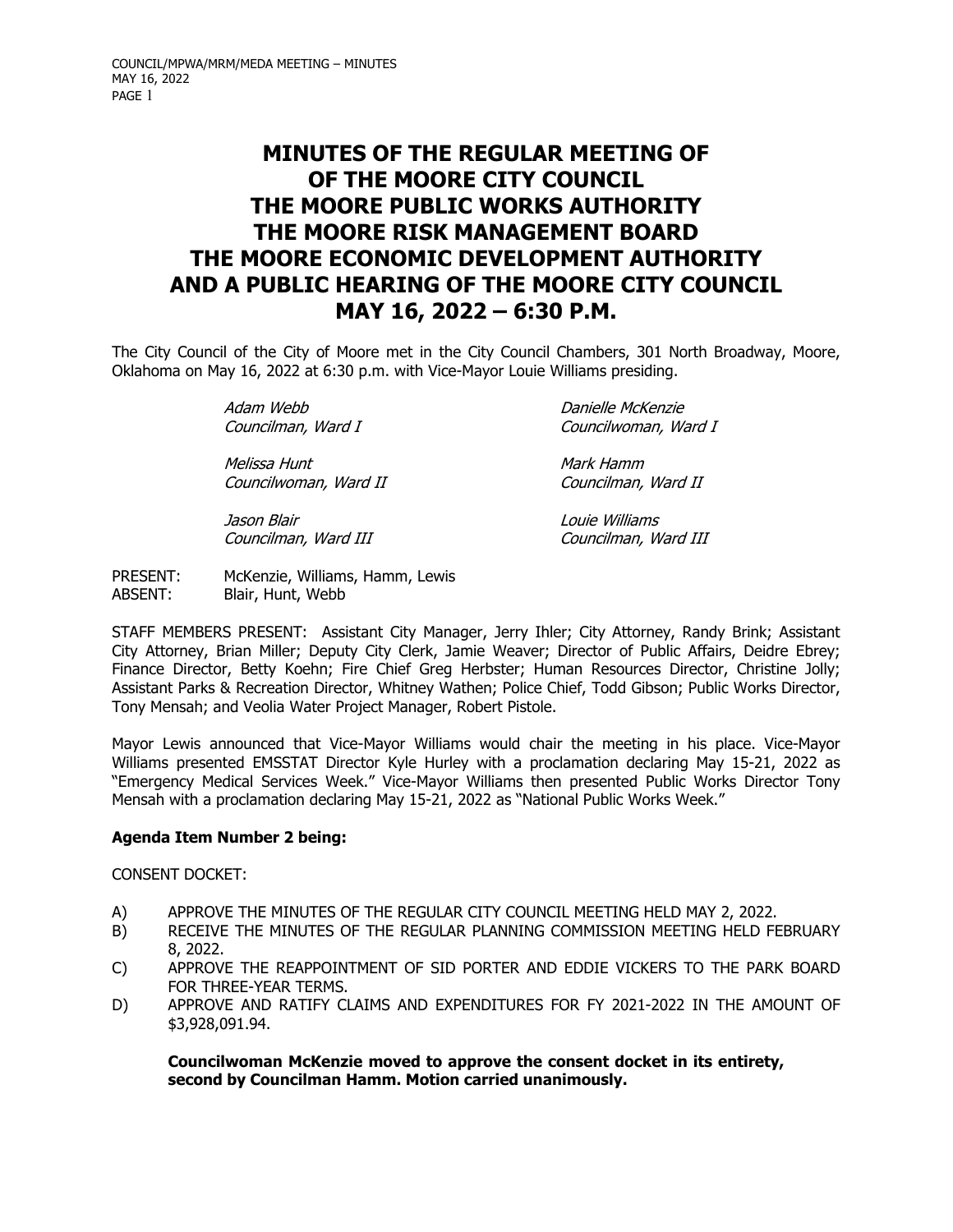COUNCIL/MPWA/MRM/MEDA MEETING – MINUTES MAY 16, 2022 PAGE 2

Ayes: McKenzie, Williams, Hamm, Lewis Nays: None Absent: Blair, Hunt, Webb

# **THE CITY COUNCIL MEETING WAS RECESSED AND A PUBLIC HEARING CONVENED AT 6:38 P.M.**

## **Agenda Item Number 3 being:**

REVIEW, DISCUSS AND RECEIVE CITIZEN INPUT AND COMMENTS REGARDING THE FISCAL YEAR 2022- 2023 BUDGET AS REQUIRED BY 11 OKLA. STAT. § 17-208 (1992).

Brooks Mitchell, City Manager, advised that individual budget meetings were held with the City Council and a Budget Study Session held regarding the FY 2022-2023 budget. Mr. Mitchell stated that the proposed budget, in the amount of \$136,731,949, represented an 11.3% increase over FY 22, and included 15 new positions, and a total capital outlay of \$5.8 million. He noted that several residential street improvement projects were included in the budget. Also included was funding for a proposed public transportation study for a bus service.

Mayor Lewis thanked Mr. Mitchell and staff for the hard work they put into preparation of the budget. Councilwoman McKenzie added that the estimates used in the budgets have always been an accurate representation of what happened.

Vice-Mayor Williams invited citizen comments or questions regarding the budget. Finding no one that wished to speak the public hearing was closed.

## **THE PUBLIC HEARING WAS RECESSED AND THE CITY COUNCIL MEETING RECONVENED AT 6:41 P.M.**

#### **Agenda Item Number 4 being:**

CONSIDER REZONING APPLICATION NO. RZ-1019, LOCATED IN THE SE/4 OF SECTION 19, T10N, R2W, BEING NORTH OF SE 19TH STREET AND WEST OF SUNNYLANE, FROM A-1 RURAL AGRICULTURAL DISTRICT TO R-1/PUD SINGLE-FAMILY RESIDENTIAL DISTRICT AS A PLANNED UNIT DEVELOPMENT; AND APPROVE ORDINANCE NO. 4(22). APPLICATION BY STAR CASTLE INVESTMENTS, LLC/HOSSIEN FARZANEH. (PLANNING COMMISSION RECOMMENDED APPROVAL 5-2). WARD 1.

Vice-Mayor Williams advised that the applicant requested that Agenda Items No. 4 and 5 be tabled to June 20, 2022.

## **Councilman Hamm moved to table Agenda Item No. 4 to June 20, 2022, second by Mayor Lewis. Motion carried unanimously.**

Ayes: McKenzie, Williams, Hamm, Lewis Nays: None Absent: Blair, Hunt, Webb

#### **Agenda Item Number 5 being:**

CONSIDER THE PRELIMINARY PLAT OF URBANSKY FARM, LOCATED IN THE SE/4 OF SECTION 19, T10N, R2W, BEING NORTH OF SE 19<sup>TH</sup> STREET AND WEST OF SUNNYLANE. APPLICATION BY STAR CASTLE INVESTMENTS, LLC/HOSSIEN FARZANEH. (PLANNING COMMISSION RECOMMENDED APPROVAL 5-2). WARD 1.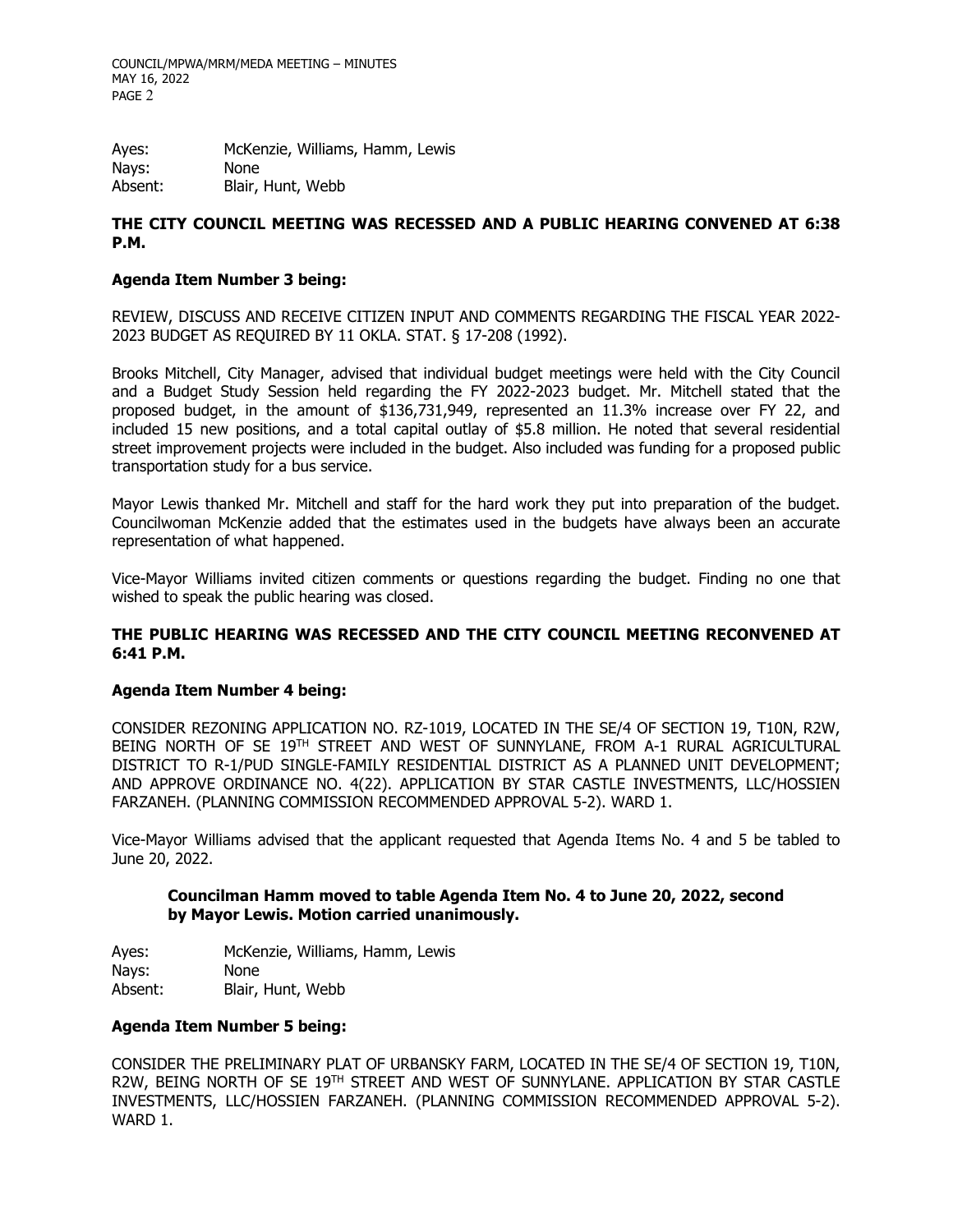## **Councilwoman McKenzie moved to approve table Agenda Item No. 5 to June 20, 2022, second by Mayor Lewis. Motion carried unanimously.**

Ayes: McKenzie, Williams, Hamm, Lewis Nays: None Absent: Blair, Hunt, Webb

#### **Agenda Item Number 6 being:**

CONSIDER THE FINAL PLAT OF THE HILLS AT TIMBER CREEK ESTATES, PHASE 1, LOCATED IN THE NW/4 OF SECTION 33, T10N, R2W, BEING SOUTH OF SE 34TH STREET AND EAST OF SOONER ROAD. APPLICATION BY MONGOLD PROPERTIES, LLC/KIRBY MONGOLD. (PLANNING COMMISSION RECOMMENDED APPROVAL 7-0). WARD 1.

Elizabeth Weitman, Community Development Director, stated that the subject site was located south of SE 34<sup>th</sup> and east of S. Sooner Road and was zoned R-1 Single-Family Residential. Ms. Weitman advised that the preliminary plat was approved in April 2021. Phase 1 of the development included approximately 33 acres with two common areas and 42 living units. She stated that the applicant was seeking final plat approval for phase one of the development.

Ms. Weitman advised that public water was available to serve the site and private septic systems would be utilized in the absence of public sewer. She stated that no identified FEMA floodplain was located on the site; however stormwater detention would be required. Access would be provided from both SE 34<sup>th</sup> Street and S. Sooner Road.

Ms. Weitman stated that the Envision Moore 2040 Plan designated the area as Open Space Residential. She advised that the application was reviewed and found to be in conformance with the Plan; therefore, staff recommended approval of the item.

Councilman Hamm asked if sewer could be provided to the development at a later date. Ms. Weitman advised that although the Southeast Life Station currently under construction can provide sewer for much of the east side of Moore; it cannot service the area east of Sooner Road where this development is located due to the presence of a ridge line.

## **Councilwoman McKenzie moved to approve the Final Plat of The Hills at Timber Creek Estates, Phase 1, located in the NW/4 of Section 33, T10N, R2W, being south of SE 34th Street and east of Sooner Road, second by Mayor Lewis. Motion carried unanimously.**

Ayes: McKenzie, Williams, Hamm, Lewis Nays: None Absent: Blair, Hunt, Webb

#### **Agenda Item Number 7 being:**

CONSIDER AWARDING BID NO. 2022-008 "RECONSTRUCTION OF THE WARD 2 RESIDENTIAL STREET IMPROVEMENT PROJECTS" TO SILVER STAR CONSTRUCTION IN THE AMOUNT OF \$1,432,288; AND AUTHORIZE THE MAYOR TO EXECUTE THE CONTRACT.

Jerry Ihler, Assistant City Manager, stated that the item was for award of the Ward 2 residential street projects which included, Nottingham Way from NW 27<sup>th</sup> to NW 23<sup>rd</sup> and Hillcrest Drive from Cass Ave. to NW 27th. Mr. Ihler indicated that the projects would be funded using 2021 G.O. Bonds. He stated that the City received seven bids with the lowest bid submitted by Silver Star Construction in the amount of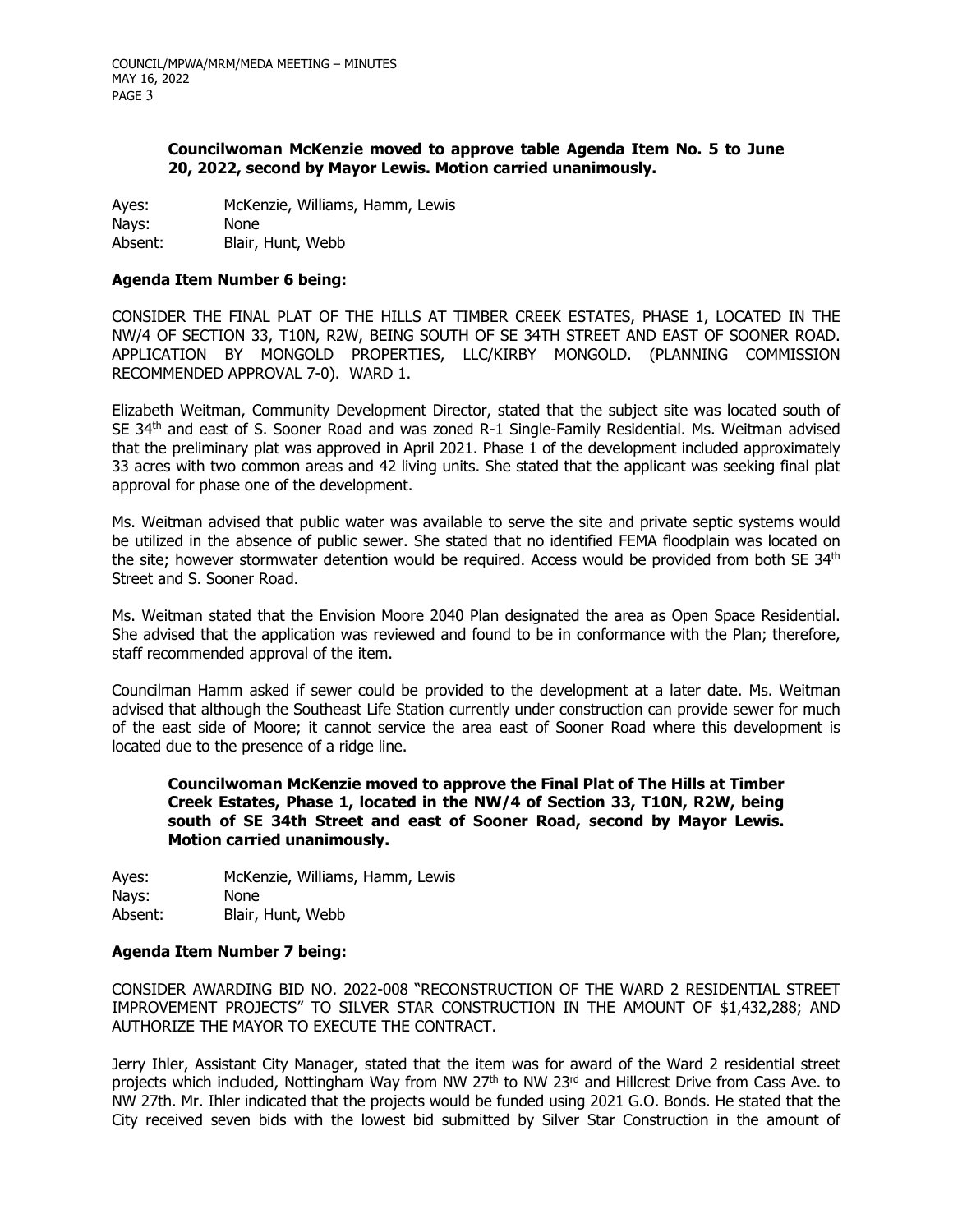\$1,432,288. He noted that this amount was 18% less than the engineer's estimate. Mr. Ihler stated that staff recommended awarding the contract to Silver Star Construction as the lowest responsive bidder.

## **Councilman Hamm moved to award Bid No. 2022-008 "Reconstruction of the Ward 2 Residential Street Improvement Projects" to Silver Star Construction in the amount of \$1,432,288; and authorize the Mayor to execute the contract, second by Councilwoman McKenzie. Motion carried unanimously.**

Ayes: McKenzie, Williams, Hamm, Lewis Nays: None Absent: Blair, Hunt, Webb

## **Agenda Item Number 8 being:**

CONSIDER AWARDING BID NO. 2022-007 "RECONSTRUCTION OF THE WARD 1 RESIDENTIAL STREET IMPROVEMENT PROJECTS" TO SILVER STAR CONSTRUCTION IN THE AMOUNT OF \$1,446,913; AND AUTHORIZE THE MAYOR TO EXECUTE THE CONTRACT.

Jerry Ihler, Assistant City Manager, stated that item was for award of the Ward 1 residential street projects for Timber Creek Way and Kelsi Drive which would be funded using 2021 G.O. Bond funds. Mr. Ihler advised that Silver Star Construction submitted the lowest responsive bid in the amount of \$1,446,913. He noted that the bid was 12% below the engineer's estimate. Mr. Ihler recommended awarding the contract to Silver Star Construction.

**Councilwoman McKenzie moved to award Bid No. 2022-007 "Reconstruction of the Ward 1 Residential Street Improvement Projects" to Silver Star Construction in the amount of \$1,446,913 and authorize the mayor to execute the contract, second by Councilman Hamm. Motion carried unanimously.**

Ayes: McKenzie, Williams, Webb, Hamm, Lewis Nays: None Absent: Blair, Hunt

# **Agenda Item Number 9 being:**

CONSIDER THE BUDGETED PURCHASE OF FIVE (5) MOTOROLA APX 6000 PORTABLE RADIOS AND ACCESSORIES FROM MOTOROLA SOLUTION IN THE AMOUNT OF \$26,566.70 USING SOURCEWELL CONTRACT NO. SW1053M.

Fire Chief Herbster advised that the budgeted purchase of five Motorola APX 6000 portable radios and accessories was for replacement of portable radios purchased in 2006. This would allow another fire truck to be outfitted with newer handheld radios.

**Councilwoman McKenzie moved to approve the budgeted purchase of five (5) Motorola APX 6000 portable radios and accessories from Motorola Solution in the amount of \$26,566.70 using Sourcewell Contract No. SW1053M, second by Councilman Hamm. Motion carried unanimously.**

Ayes: McKenzie, Williams, Hamm, Lewis Nays: None Absent: Blair, Hunt, Webb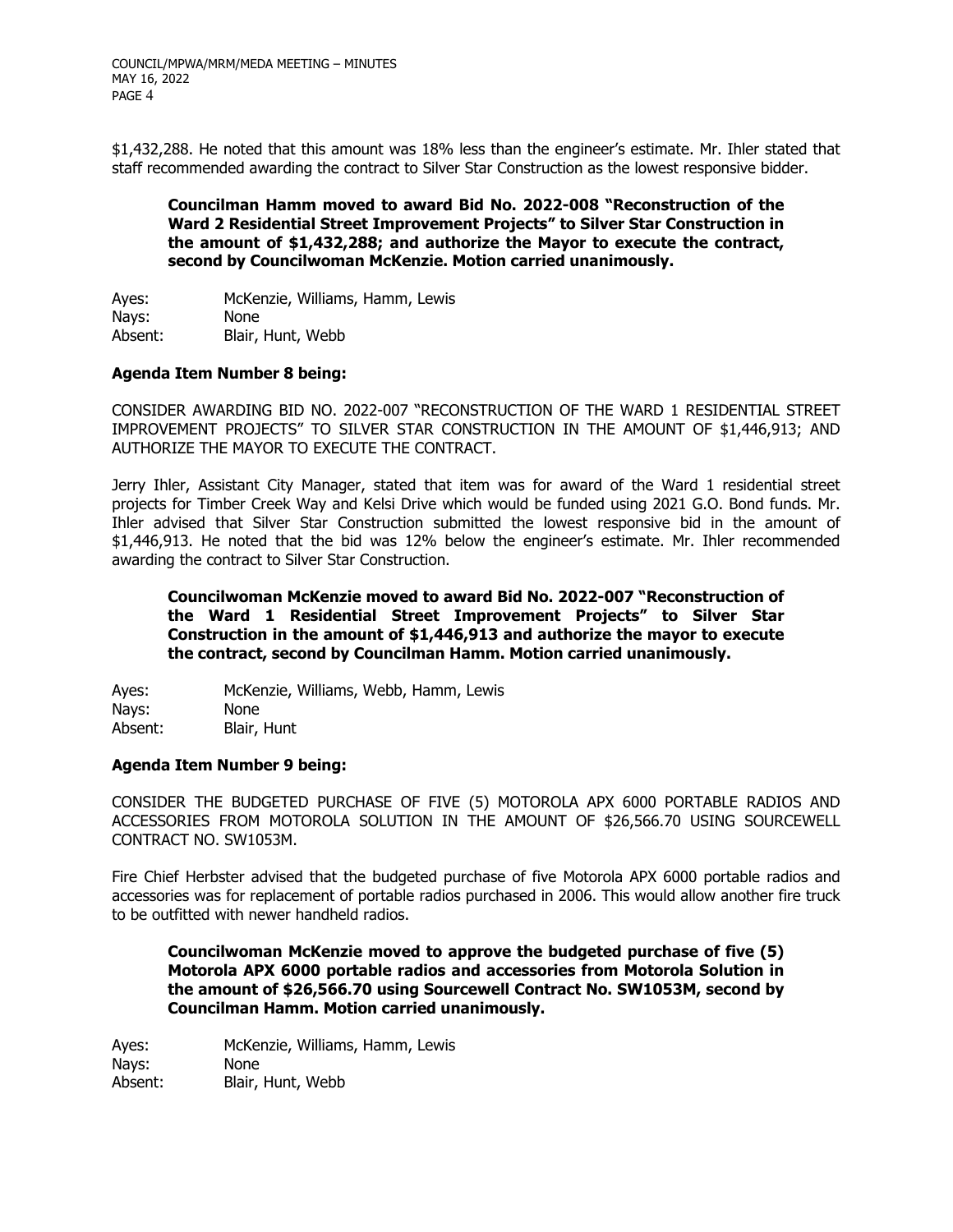## **Agenda Item Number 10 being:**

CONSIDER APPROVAL OF A REVISED JOB DESCRIPTION FOR A CONSTRUCTION INSPECTOR IN THE INSPECTIONS DIVISION OF THE COMMUNITY DEVELOPMENT DEPARTMENT, AND ASSIGN IT TO PAY GRADE 108 OF THE SALARY TABLE APPROVED BY CITY COUNCIL ON JUNE 20, 2016.

Vice-Mayor Williams stated that Agenda Item No. 10 was struck from the agenda at the request of staff.

#### **Agenda Item Number 11 being:**

CONSIDER APPROVAL OF A NEW JOB DESCRIPTION FOR A STREET SWEEPER OPERATOR IN THE PUBLIC WORKS DEPARTMENT, AND ASSIGN IT TO PAY GRADE 107 OF THE SALARY TABLE APPROVED BY CITY COUNCIL ON JUNE 20, 2016.

Christine Jolly, Human Resources Director, stated that the Streets and Drainage division of the Public Works Department requested approval of a new job description for Street Sweeper Operator. Ms. Jolly advised that job duties for the position would include operation of a street sweeper to clean the City streets along with maintenance and safety inspections of the vehicle. Ms. Jolly stated that the position was approved in the FY 22 budget and staff recommended approval and placement in Pay Grade 107 of the City's salary table.

**Councilwoman McKenzie moved to approve a new job description for a Street Sweeper Operator in the Public Works Department, and assign it to Pay Grade 107 of the City's salary table approved by City Council on June 20, 2016, second by Mayor Lewis. Motion carried unanimously.**

Ayes: McKenzie, Williams, Hamm, Lewis Nays: None Absent: Blair, Hunt, Webb

#### **Agenda Item Number 12 being:**

CONSIDER AUTHORIZING THE REPAIR OF FIRE ENGINE 4 (UNIT NO. 09154) BY RUSH TRUCK CENTER IN THE AMOUNT OF \$30,750.80 AS THE LOWEST RESPONSIBLE QUOTE.

Tony Mensah, Public Works Director, advised that Fire Engine 4 has been out of service for several weeks. It was determined that the engine needed to be rebuilt. Quotes were solicited from three different vendors. Mr. Mensah advised Rush Truck Center submitted the lowest quote in the amount of \$30,750.80.

Mayor Lewis asked how long the truck would be out of service. Mr. Mensah stated that the estimated time for repair was three to four weeks.

**Councilman Hamm moved to authorize the repair of Fire Engine 4 (Unit No. 09154) by Rush Truck Center in the amount of \$30,750.80 as the lowest responsible quote, second by Mayor Lewis. Motion carried unanimously.**

Ayes: McKenzie, Williams, Hamm, Lewis Nays: None Absent: Blair, Hunt, Webb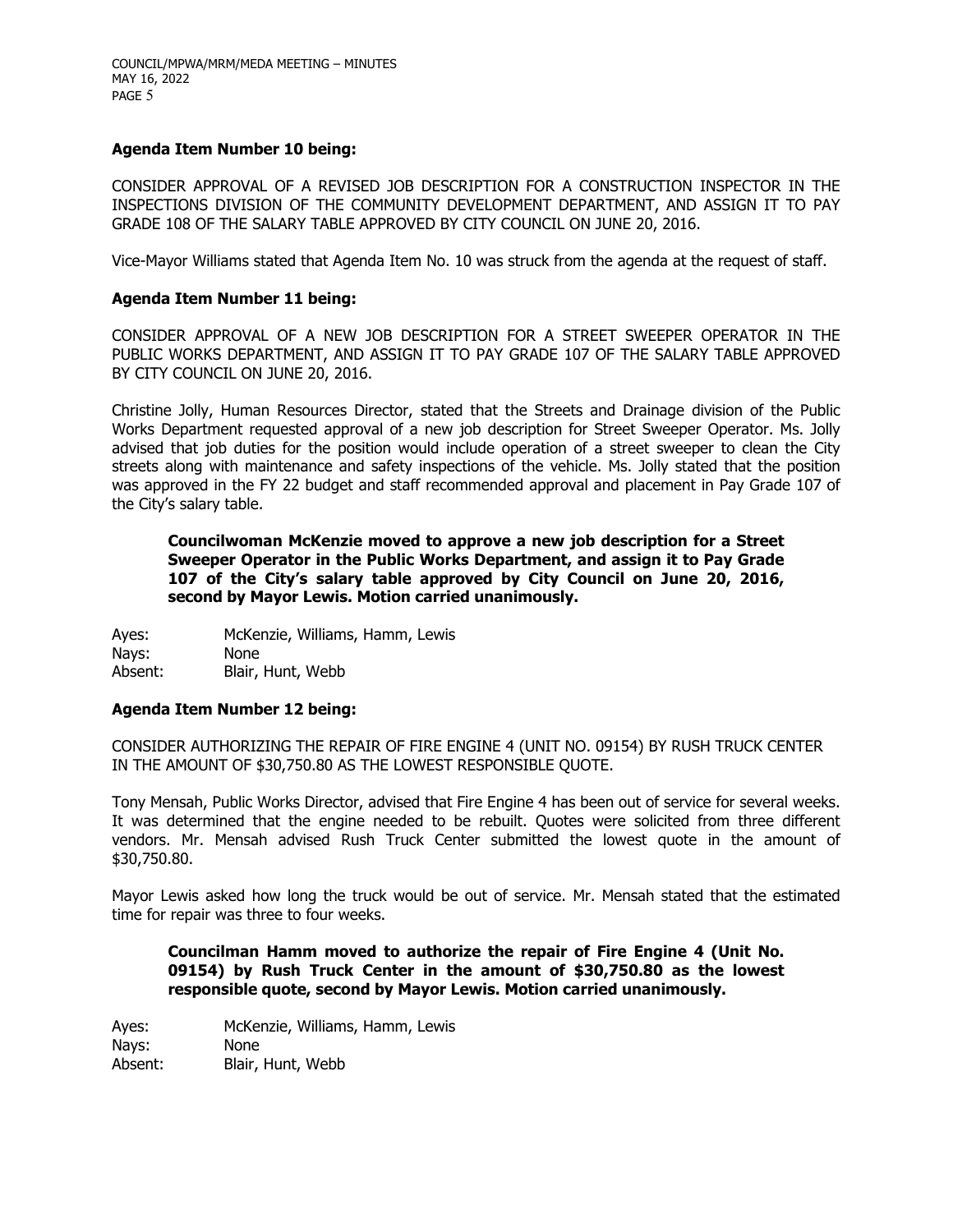#### **Addendum Item Number 12.1 being:**

CONSIDER REZONING APPLICATION NO. RZ-1020, LOCATED IN THE NW/4 OF SECTION 22, T10N, R3W, BEING SOUTH OF SW 4TH STREET AND EAST OF SANTA FE AVENUE, FROM A-2 SUBURBAN AGRICULTURAL DISTRICT TO C-2 NEIGHBORHOOD COMMERCIAL DISTRICT; AND APPROVE ORDINANCE NO. 5(22). APPLICATION BY TONY J. TYLER. (PLANNING COMMISSION RECOMMENDED APPROVAL 8-0). WARD 3. COMMUNITY DEVELOPMENT

Elizabeth Weitman, Community Development Director, stated that Addendum Items No. 12.1, 12.2 and 12.3 were companion items. Ms. Weitman stated that the purpose of the Rezoning Application was to make the entire footprint of the commercial development to be in the C-2 zoning district. She advised that the subject site contained one parcel of land totaling just under 1 acre and would be combined with the larger C-2 street frontage parcel to facilitate a new commercial development.

Ms. Weitman advised that public water and sewer would be extended to serve the site and access would be provided by SW  $4<sup>th</sup>$  Street. She added that the site did not contain a FEMA regulated floodplain; however, on-site stormwater detention would be required. She stated that the Envision Moore 2040 Plan designated the site as Neighborhood Commercial. She stated that the application was reviewed and found to be in conformance with the comprehensive plan.

Ms. Weitman stated that the preliminary and final plats consisted of six commercial lots. She advised that Lots 1 through 5 front onto SW 4<sup>th</sup> Street and would be available for commercial development. She noted that Lot 5 was proposed to be a medical office. Lot 6 contained the KOMA towers and the detention area.

**Mayor Lewis moved to approve Rezoning Application No. RZ-1020, located in**  the NW/4 of Section 22, T10N, R3W, being south of SW 4<sup>th</sup> Street and east of **Santa Fe Avenue, from A-2 Suburban Agricultural District to C-2 Neighborhood Commercial District; and approve Ordinance No. 5(22), second by Councilwoman McKenzie. Motion carried unanimously.**

Ayes: McKenzie, Williams, Hamm, Lewis Nays: None Absent: Blair, Hunt, Webb

#### **Addendum Item Number 12.2 being:**

CONSIDER THE PRELIMINARY PLAT OF TYLER COMMERCIAL PARK, LOCATED IN THE NW/4 OF SECTION 22, T10N, R3W, BEING SOUTH OF SW 4TH STREET AND EAST OF SANTA FE AVENUE. APPLICATION BY TONY J. TYLER. (PLANNING COMMISSION RECOMMENDED APPROVAL 8-0). WARD 3.

**Councilwoman McKenzie moved to approve the Preliminary Plat of Tyler Commercial Park, located in the NW/4 of Section 22, T10N, R3W, being south of SW 4th Street and east of Santa Fe Avenue, second by Mayor Lewis. Motion carried unanimously.**

Ayes: McKenzie, Williams, Hamm, Lewis Nays: None Absent: Blair, Hunt, Webb

#### **Addendum Item Number 12.3 being:**

CONSIDER THE FINAL PLAT OF TYLER COMMERCIAL PARK, SECTION 1, LOCATED IN THE NW/4 OF SECTION 22, T10N, R3W, BEING SOUTH OF SW 4TH STREET AND EAST OF SANTA FE AVENUE. APPLICATION BY TONY J. TYLER. (PLANNING COMMISSION RECOMMENDED APPROVAL 8-0). WARD 3.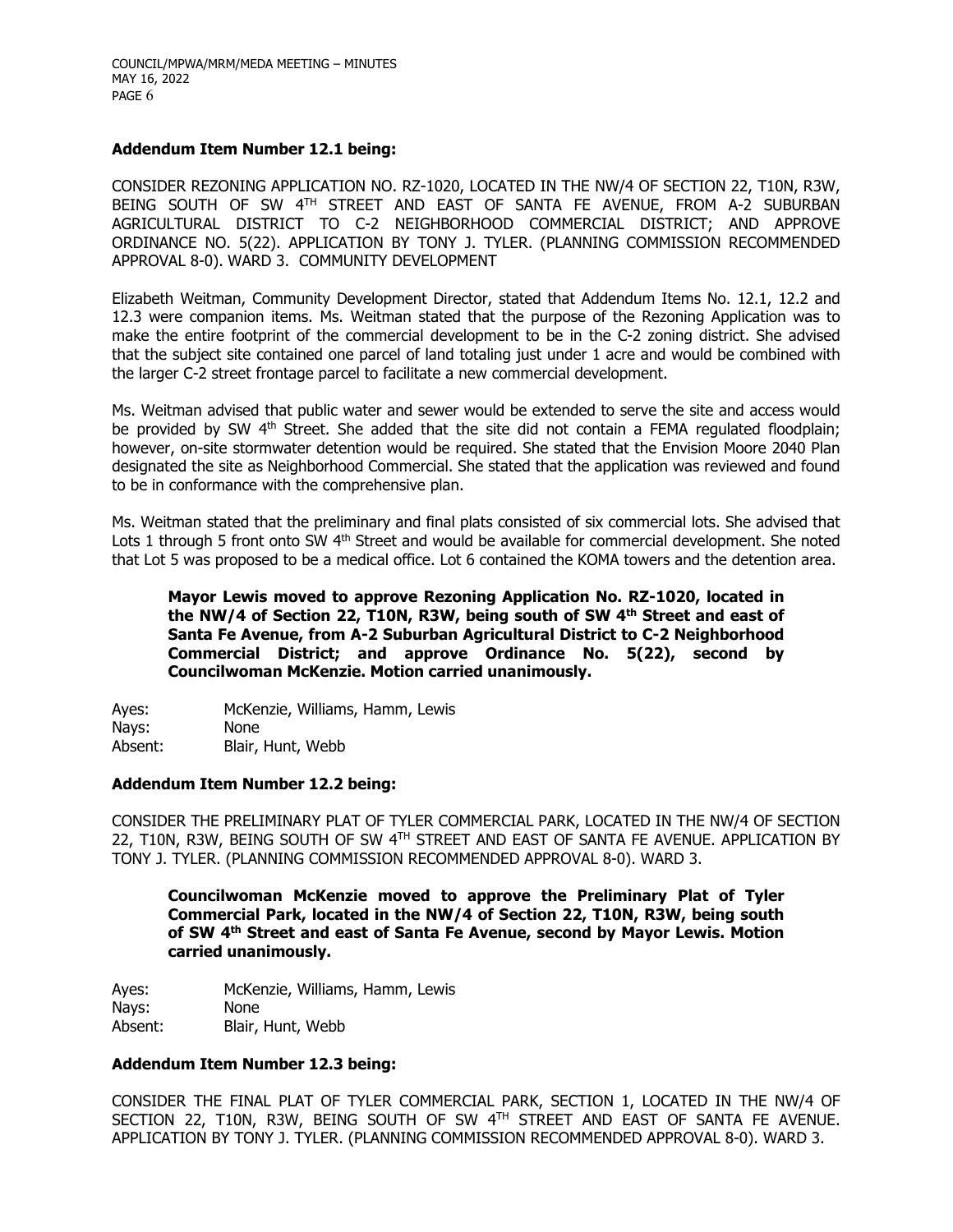**Councilwoman McKenzie moved to approve Final Plat of Tyler Commercial Park, Section 1, located in the NW/4 of Section 22, T10N, R3W, being south of SW 4th Street and east of Santa Fe Avenue, second by Councilman Hamm. Motion carried unanimously.**

Ayes: McKenzie, Williams, Hamm, Lewis Nays: None Absent: Blair, Hunt, Webb

## **THE CITY COUNCIL MEETING WAS RECESSED AND THE MOORE PUBLIC WORKS AUTHORITY MEETING WAS CONVENED AT 6:58 P.M.**

## **Agenda Item Number 13 being:**

CONSENT DOCKET:

- A) RECEIVE AND APPROVE THE MINUTES OF THE REGULAR MOORE PUBLIC WORKS AUTHORITY MEETING HELD MAY 2, 2022.
- B) RATIFY ACTION OF CITY COUNCIL REGARDING APPROVAL OF A NEW JOB DESCRIPTION FOR A STREET SWEEPER OPERATOR IN THE PUBLIC WORKS DEPARTMENT, AND ASSIGN IT TO PAY GRADE 107 OF THE SALARY TABLE APPROVED BY CITY COUNCIL ON JUNE 20, 2016.
- C) APPROVE AND RATIFY CLAIMS AND EXPENDITURES FOR FY 2021-2022 IN THE AMOUNT OF \$516,466.90.

## **Trustee McKenzie moved to approve the consent docket in its entirety, second by Trustee Hamm. Motion carried unanimously.**

Ayes: McKenzie, Williams, Hamm, Lewis Nays: None Absent: Blair, Hunt, Webb

#### **Agenda Item Number 14 being:**

CONSIDER AUTHORIZING THE PURCHASE OF 702 POLYCARTS FROM SIERRA CONTAINER GROUP AT A TOTAL COST OF \$44,475.10 AS THE LOWEST RESPONSIBLE QUOTE.

Tony Mensah, Public Works Director, advised the City's supply of polycarts was running low and needed to be replenished. Mr. Mensah stated that quotes were solicited from three vendors for the purchase of 702 polycarts. He indicated that Sierra Container Group submitting the lowest responsible quote at \$44,475.10.

**Trustee Hamm moved to approve the purchase of 702 polycarts from Sierra Container Group in the amount of \$44,475.10 as the lowest responsible quote, second by Trustee McKenzie. Motion carried unanimously.**

Ayes: McKenzie, Williams, Hamm, Lewis Nays: None Absent: Blair, Hunt, Webb

## **MOORE PUBLIC WORKS AUTHORITY MEETING WAS RECESSED AND THE MOORE RISK MANAGEMENT MEETING WAS CONVENED AT 7:00 P.M.**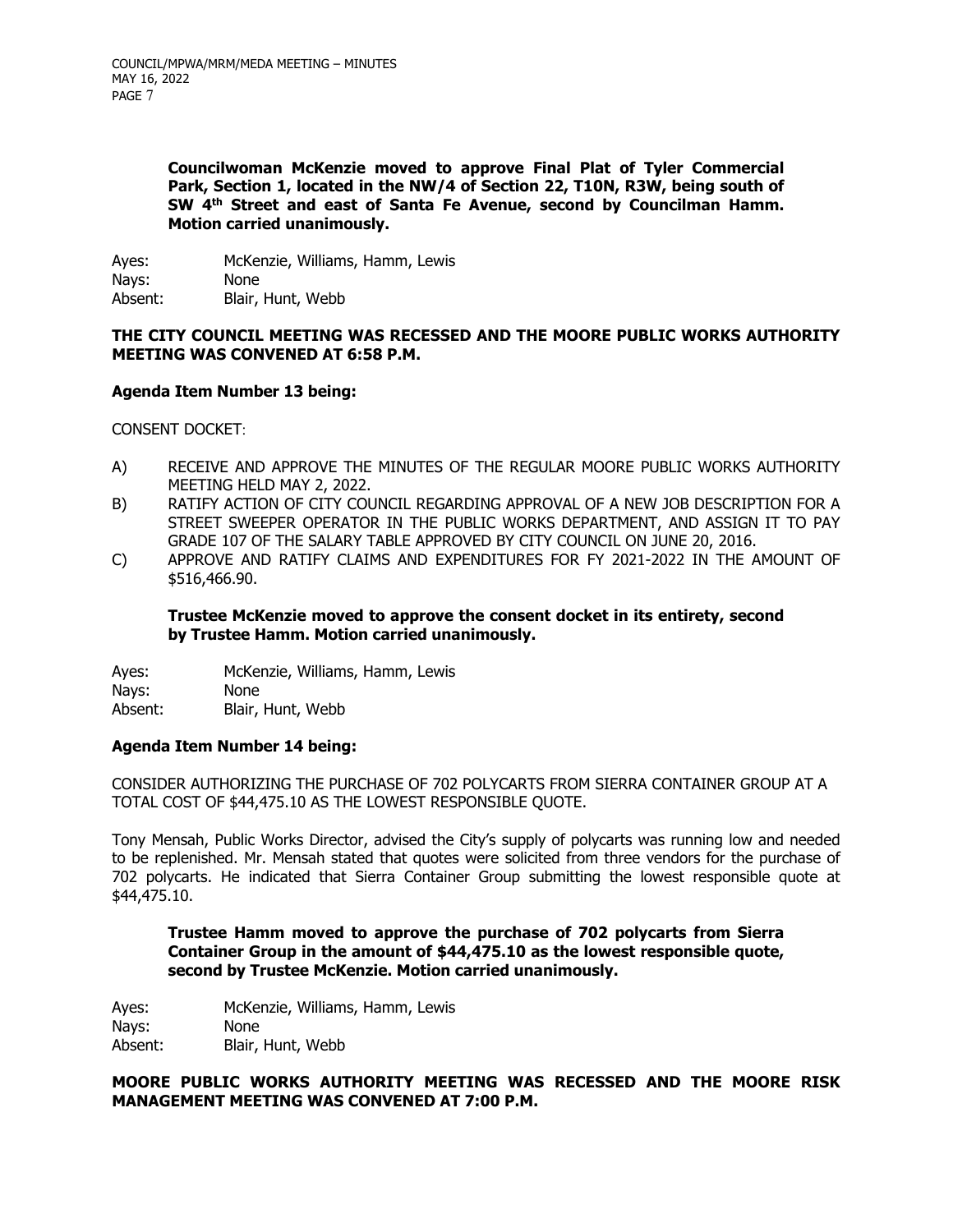## **Agenda Item Number 15 being:**

CONSENT DOCKET:

- A) ACCEPT THE MINUTES OF THE REGULAR MOORE RISK MANAGEMENT MEETING HELD MAY 2, 2022.
- B) APPROVE PAYMENT OF A WORKERS COMPENSATION SETTLEMENT IN THE AMOUNT OF \$12,600 FOR CBR NO. 2050000919 TO MARK MURDOCK AND AUTHORIZE PLACEMENT ON THE AD VALOREM TAX ROLL.
- C) APPROVE AND RATIFY CLAIMS AND EXPENDITURES FOR FY 2021-2022 IN THE AMOUNT OF \$882,722.14.

**Trustee McKenzie moved to approve the consent docket in its entirety, second by Chairman Lewis. Motion carried unanimously.**

Ayes: McKenzie, Williams, Hamm, Lewis

Nays: None

Absent: Blair, Hunt, Webb

**THE MOORE RISK MANAGEMENT MEETING WAS RECESSED AND THE MOORE ECONOMIC DEVELOPMENT AUTHORITY MEETING WAS CONVENED WITH CHAIRMAN MARK HAMM PRESIDING AT 7:01 P.M.** 

#### **Agenda Item Number 16 being:**

ROLL CALL

PRESENT: McKenzie, Lewis, Williams, Hamm ABSENT: Blair, Hunt, Webb

#### **Agenda Item Number 17 being:**

CONSENT DOCKET:

A) RECEIVE AND APPROVE THE MINUTES OF THE REGULAR MOORE ECONOMIC DEVELOPMENT AUTHORITY MEETING HELD APRIL 18, 2022.

## **Trustee Williams moved to approve the consent docket in its entirety, second by Chairman Lewis. Motion carried by unanimously.**

Ayes: McKenzie, Lewis, Williams, Hamm Nays: None Absent: Blair, Hunt, Webb

## **THE MOORE ECONOMIC DEVELOPMENT AUTHORITY MEETING WAS RECESSED AND THE CITY COUNCIL MEETING RECONVENED WITH MAYOR GLENN LEWIS PRESIDING AT 7:04 P.M.**

#### **Agenda Item Number 18 being:**

NEW BUSINESS:

A) CITIZENS' FORUM FOR ITEMS NOT ON THE AGENDA.

There were no citizens to speak.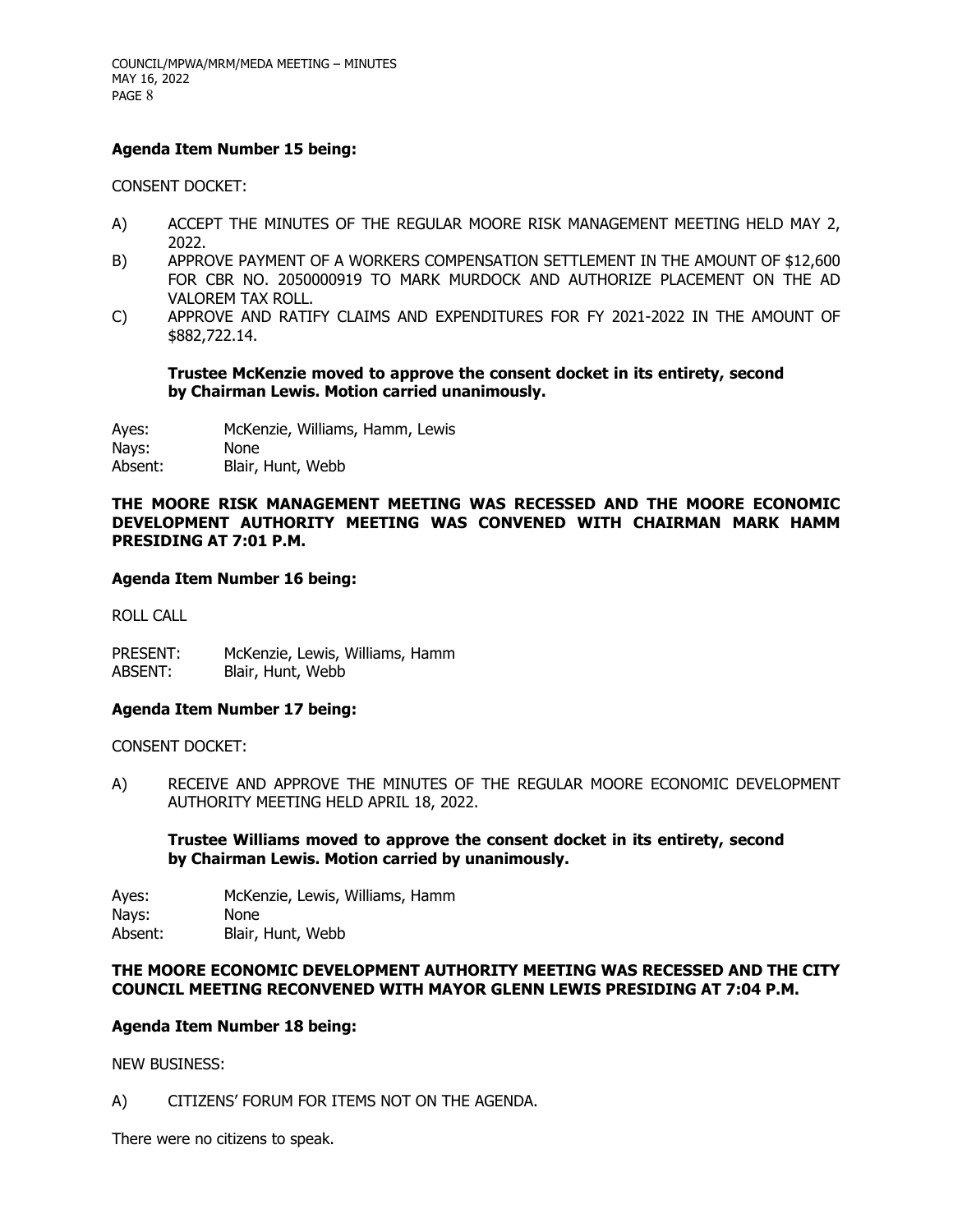COUNCIL/MPWA/MRM/MEDA MEETING – MINUTES MAY 16, 2022 PAGE 9

## B) ITEMS FROM THE CITY COUNCIL/MPWA TRUSTEES.

Councilwoman McKenzie advised that she has had several discussions with citizens regarding the removal of items at the cemetery. She stated that Brian Miller, Assistant City Attorney, had been working with the Parks and Recreation Department regarding the twice yearly maintenance of the cemetery. She indicated that there are times that items are removed from the vases causing upset to the family. Concern was also expressed about items on the ground being removed during mowing. The citizens requested that a sign be posted at the beginning of the month stating when items should be collected during maintenance of the cemetery. Councilwoman McKenzie stated that they would continue to work through the issues but appreciated the willingness of City staff and family members to work on a compromise.

Vice-Mayor Williams commented that two buildings at The Curve Apartments were now open and felt that the site was in desperate need of mowing.

C) ITEMS FROM THE CITY/TRUST MANAGER.

Brooks Mitchell, City Manager, announced ACOG recommended approval of a \$1.79 million award for ODOT's 80% share of the Santa Fe and SW 19<sup>th</sup> intersection widening project.

Mayor Lewis thanked Vice-Mayor Williams for chairing the meeting on his behalf.

#### **Agenda Item Number 19 being:**

ADJOURNMENT

## **Councilman Hamm moved to adjourn the City Council meeting, second by Councilwoman McKenzie. Motion carried unanimously.**

Ayes: McKenzie, Williams, Hamm, Lewis Nays: None Absent: Blair, Hunt, Webb

**The City Council, Moore Public Works Authority, Moore Risk Management, and Moore Economic Development Authority meetings were adjourned at 7:06 p.m.**

TRANSCRIBED BY:

 $\overline{\phantom{a}}$  , and the contract of the contract of  $\overline{\phantom{a}}$ RHONDA BAXTER, Executive Assistant

FOR:

MELISSA HUNT, MPWA Secretary

 $\overline{\phantom{a}}$  , and the contract of the contract of  $\overline{\phantom{a}}$